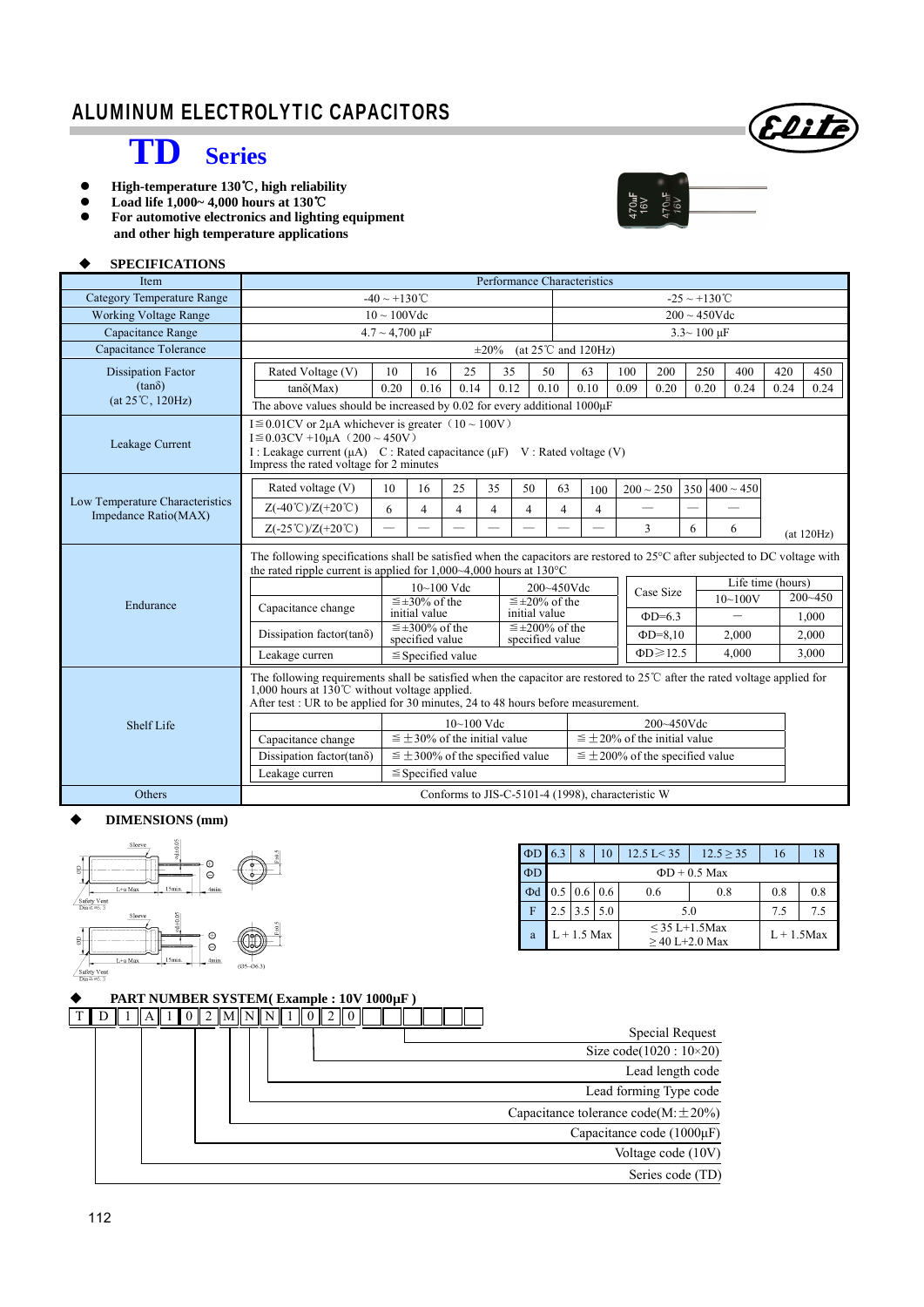

# **TD Series**

## **Case size & Permissible rated ripple current: (mA rms) at 130**℃ **/ 100KHz**

| Vdc       | 10                |      | 16                |      | 25                |      |  |  |
|-----------|-------------------|------|-------------------|------|-------------------|------|--|--|
| uF        | $\Phi D \times L$ | RC   | $\Phi D \times L$ | RC   | $\Phi D \times L$ | RC   |  |  |
| 220       |                   |      |                   |      | $8\times11.5$     | 360  |  |  |
| 330       | $8\times11.5$     | 360  | $8\times11.5$     | 360  | $10 \times 12.5$  | 620  |  |  |
| 470       | $10 \times 12.5$  | 620  | $10 \times 12.5$  | 620  | $10\times16$      | 800  |  |  |
| 1000      | $10\times20$      | 960  | $10\times20$      | 960  | $12.5\times20$    | 1100 |  |  |
| 2200      | $12.5 \times 25$  | 1430 | $12.5 \times 25$  | 1430 | $16 \times 31.5$  | 2300 |  |  |
| 3300      | $16\times25$      | 1900 | $16 \times 31.5$  | 2300 | $16 \times 35.5$  | 2550 |  |  |
| 4700      | $16 \times 31.5$  | 2300 | $16 \times 35.5$  | 2550 |                   |      |  |  |
| Vdc       | 35                |      | 50                |      |                   | 63   |  |  |
| uF        | $\Phi D \times L$ | RC   | $\Phi D \times L$ | RC   | $\Phi D \times L$ | RC   |  |  |
| 4.7       |                   |      | $8\times11.5$     | 100  |                   |      |  |  |
| 10        |                   |      | $8 \times 11.5$   | 200  |                   |      |  |  |
| 22        |                   |      | $8\times11.5$     | 260  |                   |      |  |  |
| 33        |                   |      | $8\times11.5$     | 300  | $8\times11.5$     | 250  |  |  |
| 47        |                   |      | $8\times11.5$     | 300  | $10 \times 12.5$  | 400  |  |  |
| 100       | $8 \times 11.5$   | 360  | $10 \times 12.5$  | 520  | $10\times16$      | 450  |  |  |
| 220       | $10 \times 12.5$  | 620  | $10\times20$      | 890  | $12.5 \times 25$  | 820  |  |  |
| 330       | $10\times16$      | 800  | $12.5 \times 20$  | 1000 | $12.5 \times 30$  | 1000 |  |  |
| 470       | $10\times25$      | 960  | $12.5 \times 25$  | 1200 | $16\times25$      | 1500 |  |  |
| 1000      | $12.5 \times 30$  | 1430 | $16 \times 31.5$  | 2180 | $18 \times 35.5$  | 1850 |  |  |
| 1500      | $16 \times 31.5$  | 1800 | $18 \times 35.5$  | 2450 | $18\times 45$     | 2350 |  |  |
| 2200      | $16 \times 35.5$  | 2550 | $18\times40$      | 2800 |                   |      |  |  |
| 3300      | $18 \times 35.5$  | 2800 |                   |      |                   |      |  |  |
| Vdc       | 100               |      | 200               |      |                   | 250  |  |  |
| <b>uF</b> | $\Phi D \times L$ | RC   | $\Phi D \times L$ | RC   | $\Phi D \times L$ | RC   |  |  |
| 4.7       |                   |      | $6.3\times11$     | 100  | $8\times11.5$     | 115  |  |  |
| 5.6       |                   |      | $8\times11.5$     | 130  | $8\times11.5$     | 140  |  |  |
| 6.8       |                   |      | $8\times11.5$     | 130  | $8\times11.5$     | 140  |  |  |
| 10        | $8\times16$       | 200  | $8\times16$       | 200  | $8\times16$       | 220  |  |  |
| 15        | $8\times16$       | 210  | $8\times16$       | 220  | $8\times20$       | 245  |  |  |
| 22        | $8\times16$       | 220  | $8\times20$       | 300  | $10\times16$      | 320  |  |  |
| 33        | $10 \times 12.5$  | 260  | $10\times 20$     | 320  | $10\times25$      | 350  |  |  |
| 47        | $10\times16$      | 330  | $10\times25$      | 345  | $12.5 \times 20$  | 375  |  |  |
| 56        | $10\times20$      | 350  | $10\times30$      | 370  | $12.5 \times 25$  | 400  |  |  |
| 68        | $10\times25$      | 400  | $12.5 \times 25$  | 450  | $16\times20$      | 480  |  |  |
| 82        | $10\times30$      | 435  | $12.5 \times 30$  | 485  | $16\times25$      | 505  |  |  |
| 100       | $12.5 \times 25$  | 670  | $16\times25$      | 600  |                   |      |  |  |
| 220       | $16\times25$      | 1100 |                   |      |                   |      |  |  |
| 330       | $16 \times 31.5$  | 1300 |                   |      |                   |      |  |  |
| 470       | $16\times 40$     | 1650 |                   |      |                   |      |  |  |